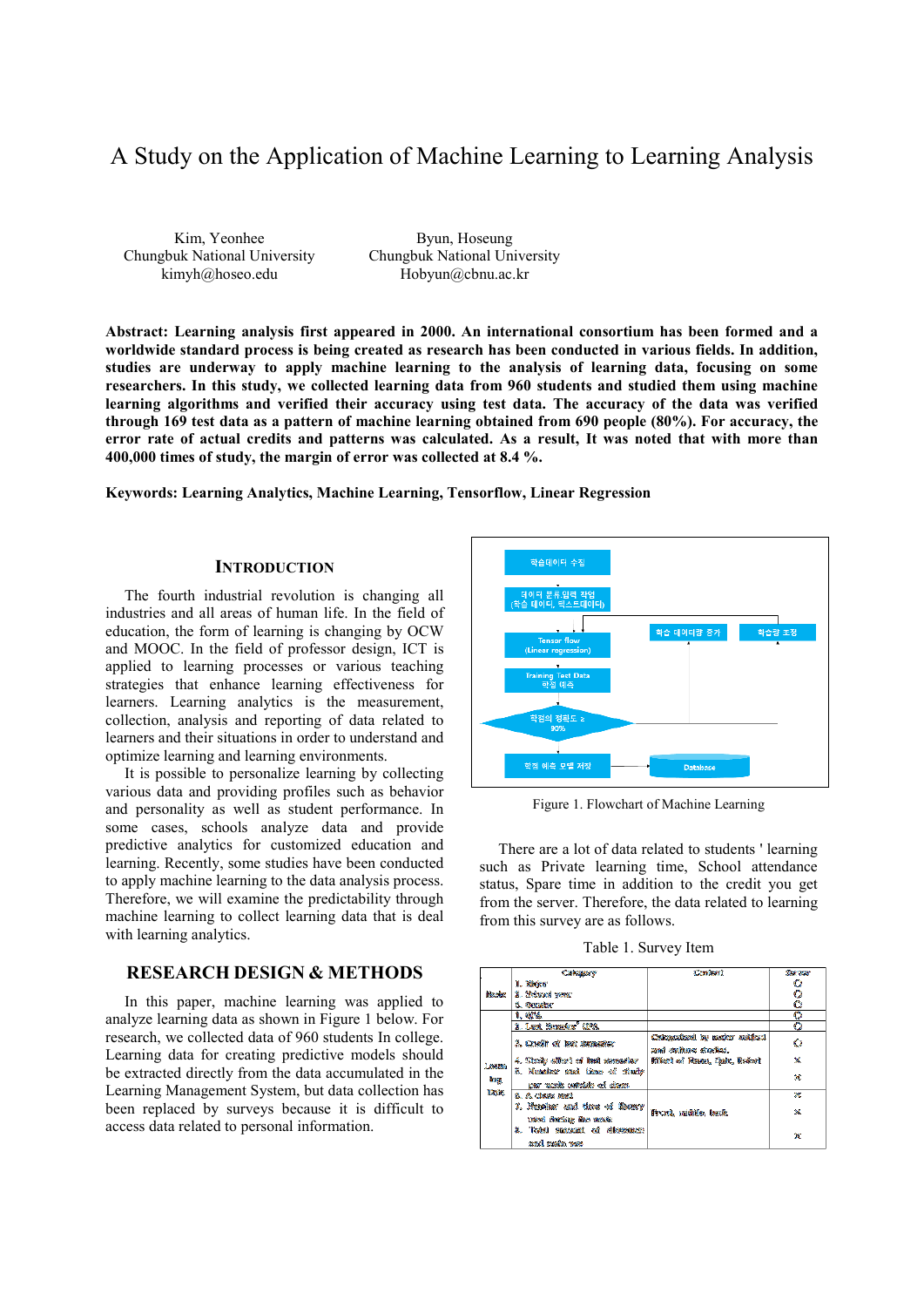The number of people surveyed was 960 but 101 were excluded. The Data for 859 people were used and analyzed. 80 % were used as training data and 20 % as test data. I used machine learning to predict the credit of last semester and checked its accuracy. In statistics, linear regression is modeling that models relationships between dependent variables y and one or more independent variables x. Used program for machine learning is TENSORFLOW. It is made by Google to open the source in 2015. In a linear regression, it is the cost function that minimizes the difference between the hypothesis and the actual value. The cost function is called the least squares method and is used as follows.

$$
H_{(x)} = W \times x + b
$$
  

$$
Cost(W, b) = \frac{1}{m} \sum_{i=1}^{m} (H(x^{(i)}) - y^{(i)})^2
$$

Here, w is weight, x is an independent variable,  $H(x)$  is hypothesis, y is the result of the smallest W and b values, which makes smaller the difference between the actual and the hypothesis value. this makes accurate predictions. Based on the learning data, After creating machine learning algorithm and function F, when an unlearned input vector  $\mathcal{X}$  is entered, the output  $Y_{\text{is inferred automatically}}$ .

## **RESEARNCH METHOD**

In this study, machine learning is used to analyze learning data. Learning is conducted using an artificial intelligence library called Python and Tensorflow. Learning data is imported into training data and test data as shown below.

| $xy = np$ genfromtxt('training data.csv', delimiter=',',                                                                                                                                                  |
|-----------------------------------------------------------------------------------------------------------------------------------------------------------------------------------------------------------|
| $dt$ ype=np.float32)                                                                                                                                                                                      |
| $test = np.getformatx('test data.csv', delimiter='',$                                                                                                                                                     |
| dtype=np.float32)                                                                                                                                                                                         |
|                                                                                                                                                                                                           |
| $W = tf.Variable(tf.random normal([9, 1]), name='weight')$<br>$b = tf.Variable(tf.random normal([1]), name='bias')$                                                                                       |
| hypothesis = tf.matmul(X, W) + b<br>$cost = tf. reduce mean(tf. square(hypothesis - Y))$<br>$optimize r =$<br>tf.train.GradientDescentOptimizer(learning rate=1e-5)<br>$train = optimizer.minimize(cost)$ |
| $sess = tf.Session()$<br>sess.run(tf.global variables initializer())                                                                                                                                      |
| for step in range $(1000001)$ :<br>cost val, hy val, $=$ sess.run([cost, hypothesis, train],                                                                                                              |

feed dict= ${X: x$  data, Y: y\_data})

The cost is a function of calculating the difference between the estimate value of the whole sample and the actual value Y. The Gradient Descent Optimize is an error minimization process in which the weight W and the calculated predicted value are associated with the actual value Y. In a graph drawn with the value of the cost function and W, the slope calculation sets the next W value for which the cost may be smaller. From the collected data, data for 859 people were used for the study data items shown in Table 1 to pass the previous semester's rating to Y and other data items to X values. After setting up the first Hypothesis equation, the process is repeated. As the cycle is repeated, the value of W is reduced by the minimization process and the value of W is gradually changed from any value to an array associated with the actual value. Set an equation for obtaining the prediction function through the hypothesis value, Set an equation that calculates the average error by using the cost function. And the value is optimized using the GDA and the alpha value of 0.0005. As the weight array are learned to better predict, the w value requires the weight array as a learning result, not temporary value.

## **RESULTS**

Learning data in learning analytics should collect all data related to learning activities, including the physical behavior of students. So we conducted a survey to collect data related to learning that did not exist on the school server. For comparative analysis of predictive models, 690 people in 80 % of 859 people were used as training data and 169 people in 20 % of 859 people were used as Test data and then analyzed the patterns.

| --------- 164 data -----           |
|------------------------------------|
| real data : [ 3.0999999]           |
| predict data : [ 3.14585924]       |
| relative error(%) : [1.4577682]    |
| ------------ 165 data ---------    |
| real data : [ 3.70000005]          |
| predict data : [ 3.57836676]       |
| relative error(%) : [ 3.39912891]  |
| ------------ 166 data -----        |
| real data : [ 3.20000005]          |
| predict data : [ 3.19464946]       |
| relative error(%) : [ 0.16748598]  |
| ------------ 167 data ----         |
| real data : [ 3.29999995]          |
| predict data : [ 3.49838281]       |
| relative error(%) : [ 5.6707015]   |
| ------------ 168 data --           |
| real data : [ 3.70000005]          |
| predict data : [ 3.20965242]       |
| relative error(%) : [ 15.27728176] |
| max error(%) : 47.8822             |
| $min$ error $(x)$ : 0.0758321      |
| avg error(%) : 8.4149              |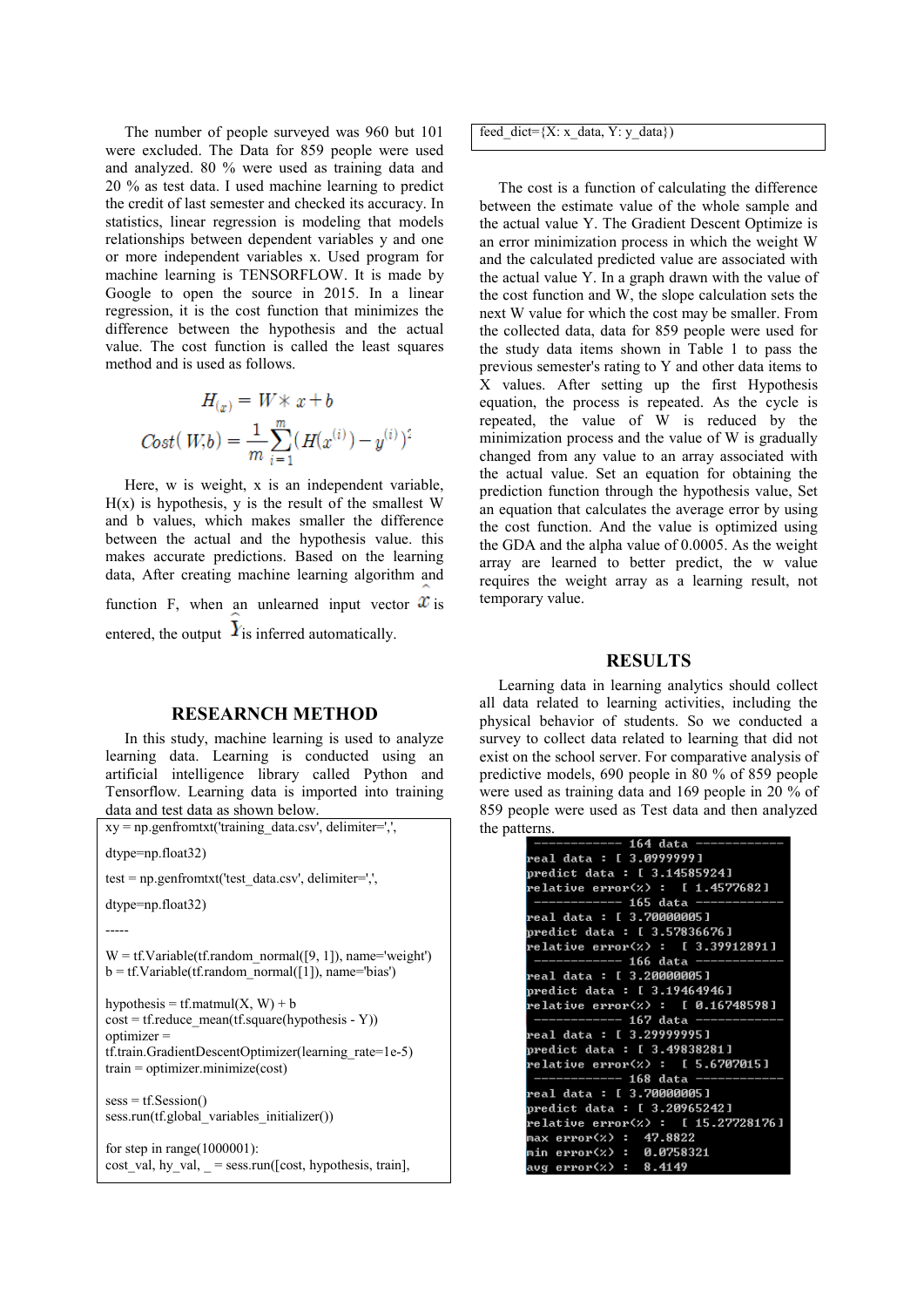As a result of comparing hypothesis and actual credit, the patterns of the learning number seems are shown according to the number of studies are shown in Figure 2 below.



Figure 2. Final results based on learning number of times

As such, we used linear regression algorithms for machine learning to learn and check the results. As a result, it was found that after 400,000 times, the margin of error was collected at about 8.4 %.

| Table 2. Real-Hypothesis Value Error of Test Data |  |  |  |
|---------------------------------------------------|--|--|--|
|---------------------------------------------------|--|--|--|

| Error.<br>Learning<br>Num | Maximum<br>Error | Average<br>Error | Minimum<br>Error |
|---------------------------|------------------|------------------|------------------|
| 100,000                   | 124.879          | 18.3669          | 0.0075255        |
| 150,000                   | 65.0897          | 13.4384          | 0.0019445        |
| 200,000                   | 57.8722          | 11.3799          | 0.0178076        |
| 400,000                   | 50.3141          | 8.67916          | 0.0494712        |
| 600,000                   | 48.2326          | 8.42804          | 0.0064584        |
| 800,000                   | 47.7652          | 8.43927          | 0.0402067        |
| 1,000,000                 | 47.8822          | 8.4149           | 0.0758321        |

# **CONCLUSION**

After the study analysis, there are many ways to analyze and utilize learning data. In this study, We collect learning data from students, through linear regression of machine learning and then learn and confirm whether they had predicted it or not from the test data. In this study, we studied the learning data through linear regression of machine learning and checked the test data to see if it was predicted. After checking the accuracy to of machine learning was checked by increasing the number of learning, the

error rate was collected at about 8.4%. If you remove the higher error rate people of the test data and relearn it, the error rate will be smaller.

Therefore, this study has drawn conclusions that Learning Analytics by machine learning was possible to predict learning result. Although this study did not directly extract learning data from the server and did not collect sufficient learning data. There are many difficulties in getting learning data from the university's learning management system server but it is expected to be possible in the near future. Also we will have to think about how to collect learning data that does not exist on the server.

#### **REFERENCES**

- H. Benli, "Performance prediction between horizontal and vertical source heat pump systems for greenhouse heating with the use of artificial neural networks," Heat and Mass Transfer, vol. 52, no.8, pp. 1707-1724, 2016.
- K. Han, W. Lee, and K. Sung, "Development of a model to analyze the relationship between smart pig farm environmental data and daily weight increase based on decision tree," *Journal of Korea Institute of information and communication engineering*, vol. 20, no. 12, pp.2348-2354, Dec. 2016.
- S. Shahinfar, D. Page, J. Guenther, V. Cabrera, P. Fricke and K. Weigel, "Prediction of insemination outcomes in Holstein dairy cattle using alternative machine learning algorithms,"*Journal of dairy science*, vol. 97, no. 2, pp.731-742, Feb. 2014.
- M. A. Kashiha, C. Bahr, S. Ott, C. P. Moons, T. A. Niewold, F. Tuyttens and D. Berckmans, "Automatic monitoring of pig locomotion using image analysis," *Livestock Science*, vol. 159, no. 1, pp.141-148, Jan. 2014.
- K. Kim, K. Kim, J. Kim, K. Seol, J. Hong, Y. Jung, J. Park, and Y. Kim, "Changes of serum electrolytes and hematological profiles in Yorkshire at a high ambient temperature" *Journal of Agriculture and Life Science,* vol. 49, no. 1, pp.103-113, Nov. 2014.
- Grégoire, G. "Multiple linear regression." European Astronomical Society Publications Series 66 (2014): 45-72.
- Govan, Anjela. "Introduction to optimization." North Carolina State University, SAMSI NDHS, Undergraduate workshop. 2006.
- Weaver, Jesse, and Paul Tarjan. "Facebook linked data via the graph API." Semantic Web 4.3 (2013): 245-250.
- Bakharia, A., & Dawson, S. (2011). SNAPP: A bird's-eye-view of temporal participant interaction. Proceedings of the First International Conference on Learning Analytics and